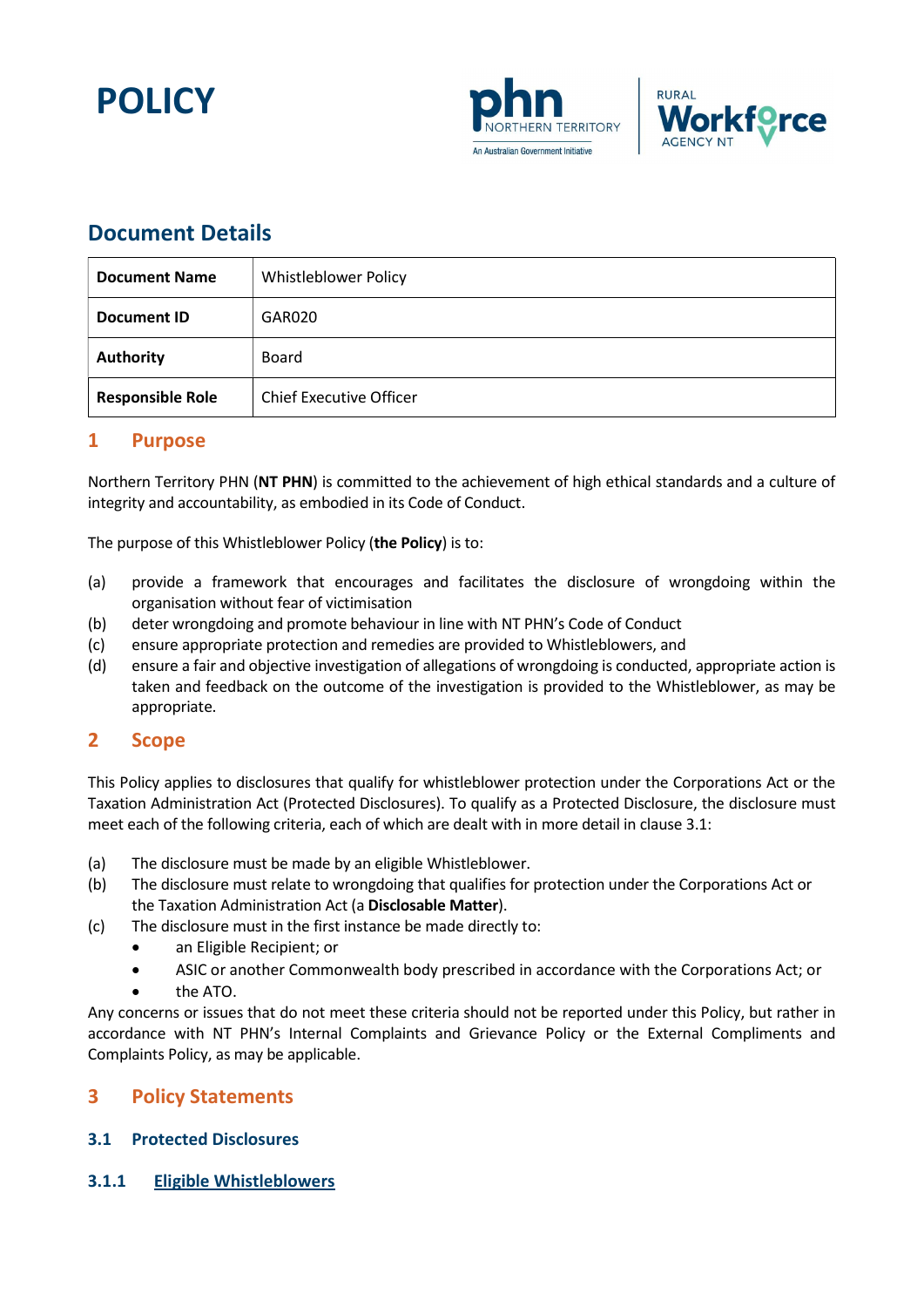A Protected Disclosure must be made by an eligible Whistleblower, as defined in the Corporations Act and the Taxation Administration Act. An eligible Whistleblower is any individual who is, or has been, any of the following in relation to NT PHN:

- (a) an Employee or Officer of NT PHN
- (b) an associate of NT PHN
- (c) a supplier or service provider of NT PHN or any of their employees,

which shall include a relative, spouse or dependant of the individuals listed in paragraph (a) to (d) above.

### 3.1.2 Disclosable Matters

This section sets out the types of wrongdoing that can be reported in accordance with this Policy which are protected under the whistleblower protection regime embodied in the Corporations Act and the Tax Administration Act (Disclosable Matters).

Under the Corporations Act, Disclosable Matters refer to the disclosure of information that the Whistleblower has reasonable grounds to suspect that the information indicates misconduct or an improper state of affairs or circumstances in relation to NT PHN (or any of its Officers or Employees). Without limiting the general nature of this statement, this would include conduct that:

- (a) constitutes an offence against, or a contravention of, a provision of any of the following Commonwealth laws (or any instrument made under these laws):
	- the Corporations Act
	- the Australian Securities and Investments Commission Act 2001
	- the Banking Act 1959
	- the Financial Sector (Collection of Data) Act 2001
	- the Insurance Act 1973
	- the Life Insurance Act 1995
	- the National Consumer Credit Protection Act 2009
	- the Superannuation Industry (Supervision) Act 1993
- (b) constitutes an offence against any other law of the Commonwealth that is punishable by imprisonment for a period of 12 months or more
- (c) represents a danger to the public or the financial system, or
- (d) may be prescribed under regulations issued under the Corporations Act.

Under the Taxation Administration Act, Disclosable Matters refer to the disclosure of information that the Whistleblower has reasonable grounds to suspect that:

- (a) indicates misconduct, or an improper state of affairs or circumstances, in relation to the tax affairs of NT PHN or an associate of NT PHN; and
- (b) the Whistleblower considers that the information may assist the ATO to perform its functions or duties under a taxation law in relation to NT PHN or an associate of NT PHN, or assist the Eligible Recipient to perform functions or duties in relation to the tax affairs of NT PHN or an associate of NT PHN.

A Disclosable Matter is not only about conduct that involves the contravention of a particular law.

A discloser shall qualify for protection under this Policy, even if their disclosure turns out to be incorrect, provided that the Whistleblower had reasonable ground to suspect the misconduct reported.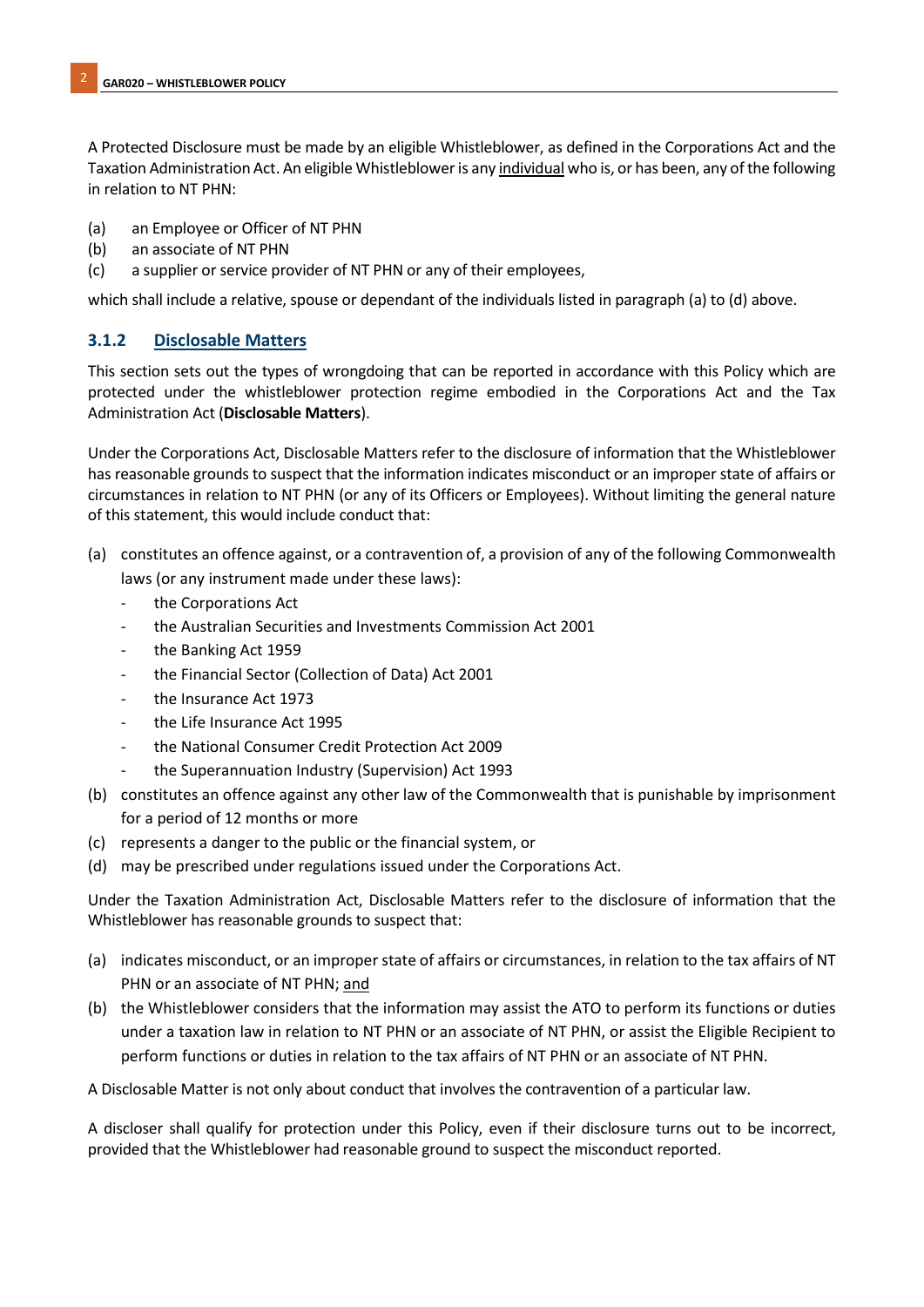While personal work-related grievances generally do not qualify as a Disclosable Matter, as dealt with in clause 3.1.3 below, it may in certain instances qualify as a Disclosable Matter if:

- (a) it includes information about misconduct, or the information about misconduct includes or is accompanied by a personal work-related grievance (as a mixed report)
- (b) NT PHN has breached employment or other laws punishable by imprisonment for a period of 12 months or more, engaged in conduct that represents a danger to the public, or the disclosure relates to information that suggests misconduct beyond the discloser's personal circumstances
- (c) the discloser suffers from or is threatened with detriment for making a disclosure
- (d) the discloser is seeking legal advice or legal representation about the operation of the whistleblower protections under the Corporations Act.

Examples of Disclosable Matters include conduct by NT PHN (or any of its Officers or Employees) that:

- is fraudulent or corrupt
- is criminal in nature
- constitutes a material breach of Northern Territory or Commonwealth laws
- constitutes a material breach of NT PHN's Code of Conduct
- involves substantial risk to the health and safety of NT PHN Employees or the public
- would constitute reasonable grounds for dismissing or terminating the services of an Employee that was engaged in the conduct.

#### 3.1.3 Non-Disclosable Matters

Not all complaints, concerns and issues are Disclosable Matters that qualify as a Protected Disclosure under this Policy.

Disclosures that relate solely to personal work-related grievances, and that do not relate to detriment or threat of detriment to the discloser, generally do not constitute a Disclosable Matter and do not qualify as a Protected Disclosure under this Policy. In certain instances, a disclosure about, or including, a personal work-related grievance may still qualify as a Protected Disclosure, as dealt with in 3.1.2 above.

Examples of personal work-related grievances not covered under this Policy include:

- an interpersonal conflict between the discloser and another employee
- a decision that does not involve a breach of workplace legislation
- a decision about the engagement, transfer or promotion of the discloser
- a decision about the terms and conditions of engagement of the discloser
- a decision to terminate or suspend the appointment of the discloser, or to discipline the discloser.

Non-Disclosable Matters should not be reported under this Policy, but rather in accordance with NT PHN's Internal Complaints and Grievance Policy (HRM0009) or the External Compliments and Complaints Policy (QUA0015), as may be applicable.

#### 3.1.4 Persons to whom Protected Disclosures must be made

This section of the Policy sets out who, internally and externally, can receive disclosures made under this Policy. Generally, Protected Disclosures must be made to an Eligible Recipient, ASIC or the ATO. In limited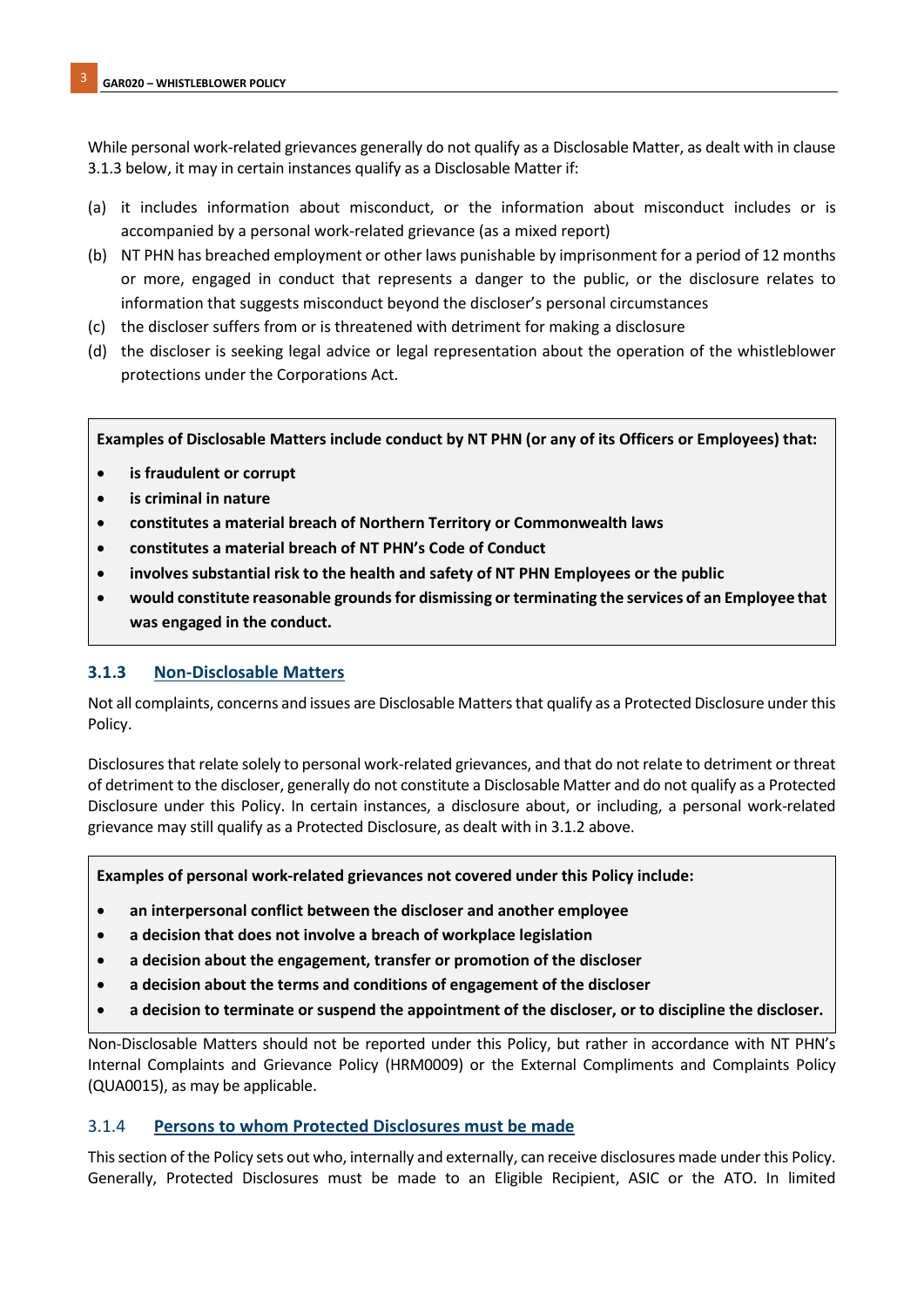circumstances, a Protected Disclosure may also be made to a journalist or member of Parliament. Disclosures made to the Whistleblower Protection Officer or a legal practitioner for purposes of seeking further information or legal advice, respectively, is permitted and protected under this Policy.

While a Whistleblower is entitled to make a disclosure to any Eligible Recipient, ASIC or the ATO in the first instance, NT PHN would like to identify any wrongdoing as early as possible and would prefer that any disclosure by an Employee is made to the following persons (preferably in the order as set out below), recognising that in certain circumstances it may not be appropriate:

- any Executive Manager or the Whistleblower Protection Officer
- Chief Executive Officer (CEO)
- Board Chair.

For the Disclosable Matters listed below, it is preferred that the disclosure be made to the following Eligible Recipients, recognising again that in certain circumstances it may not be appropriate:

- Where a Protected Disclosure involves the CEO, it is preferred that the matter be reported to the Board Chair.
- Where a Protected Disclosure involves the Board Chair, it is preferred that the matter be reported to the CEO or another Director.
- Where a Protected Disclosure involves both the CEO and Board Chair or other Directors of NT PHN, it is preferred that the matter be reported to ASIC.

#### 3.1.4.1 Eligible Recipients

To qualify as a Protected Disclosure, a disclosure must be made directly to an Eligible Recipient, whose role it is to receive disclosures and oversee the investigation thereof in accordance with this Policy. An Eligible Recipient includes any one of the following:

- the Whistleblower Protection Officer
- any NT PHN Officer (i.e. any Director, the CEO or Company Secretary)
- any member of SELT
- NT PHN's internal or external auditor or a member of the audit team
- any other person authorised to receive Protected Disclosures in terms of this Policy or the Corporations Act (or regulations).

If the Disclosable Matter relates to the tax affairs of NT PHN, the disclosure may also be made to any one of the following Eligible Recipients:

- any NT PHN Employee who has functions or duties that relate to NT PHN's tax affairs
- a registered tax or BAS agent (within the meaning of the Tax Agent Services Act 2009) who provides tax agent or BAS services to NT PHN
- any other person authorised to receive Protected Disclosures in terms of the Taxation Administration Act (or regulations).

#### 3.1.4.2 Australian Securities & Investments Commission (ASIC)

A Whistleblower may report a Disclosable Matter under the Corporations Act directly to ASIC or such other Commonwealth authority prescribed by regulation.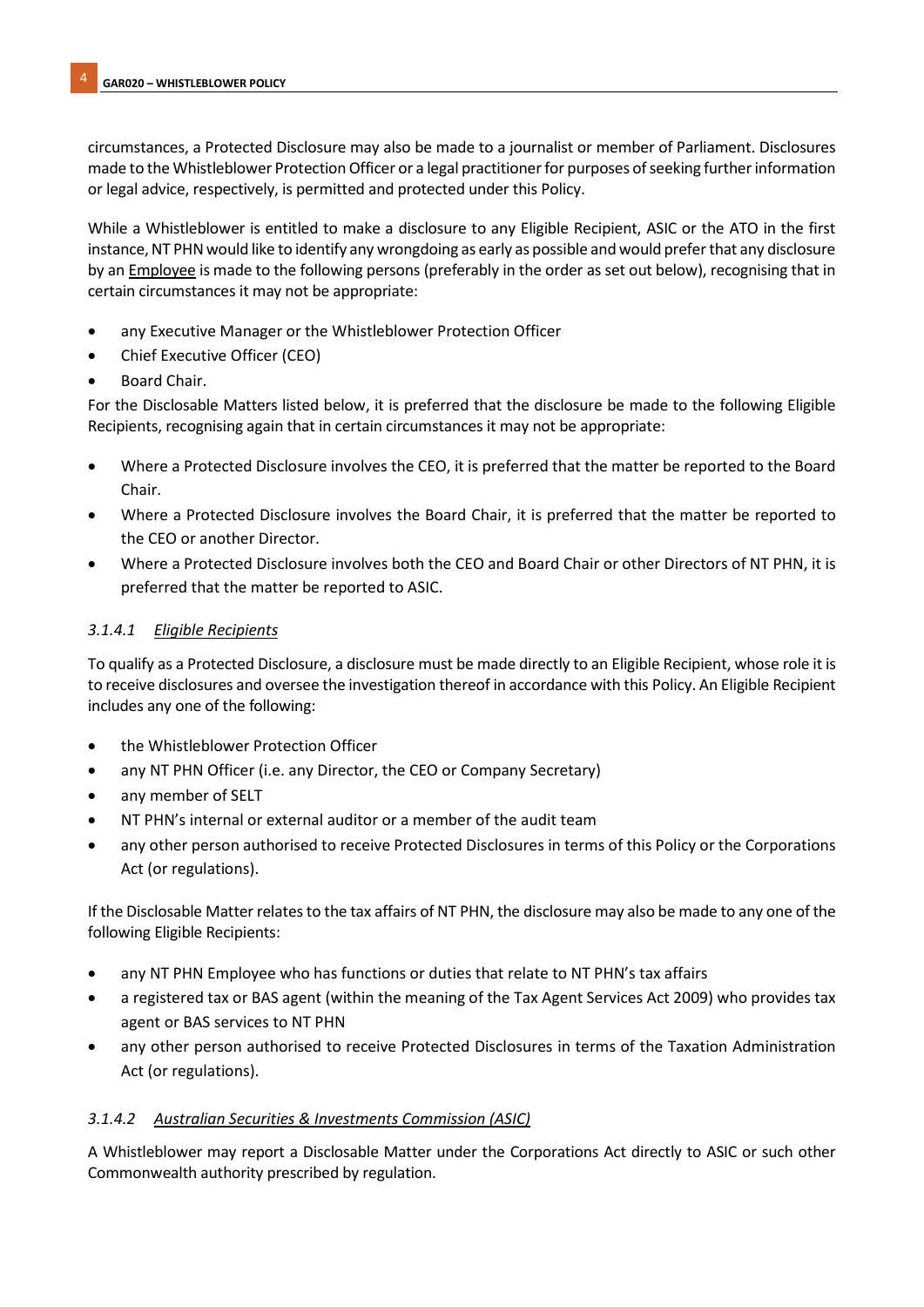### 3.1.4.3 Australian Taxation Office (ATO)

If a Whistleblower considers that the information may assist the ATO to perform its functions or duties under any taxation law in relation to NT PHN or an associate of NT PHN, the disclosure may be made directly to the ATO.

### 3.1.4.4 Journalist or Member of Parliament (Public Interest and Emergency Disclosures)

If a Whistleblower has previously made a Protected Disclosure directly to ASIC (or such other Commonwealth authority prescribed by regulation) under the Corporations Act, it may under certain limited circumstances, make a Protected Disclosure to a journalist or member of Parliament, herein referred to as Public Interest Disclosures and Emergency Disclosures.

A Public Interest Disclosure to a journalist or member of Parliament must meet each of the following requirements:

- (a) at least 90 days have passed since the disclosure was made to ASIC (or such other Commonwealth authority prescribed by regulation)
- (b) the Whistleblower does not have reasonable grounds to believe that action is being, or has been taken, in relation to the disclosure
- (c) the Whistleblower has reasonable grounds to believe that making a further disclosure would be in the public interest
- (d) before making the Public Interest Disclosure, the Whistleblower has given written notice to ASIC (or such other Commonwealth body prescribed by regulation to whom the initial disclosure was made) that includes sufficient information to identify the previous disclosure; and states that the discloser intends to make a Public Interest Disclosure.

An Emergency Disclosure to a journalist or member of Parliament must meet the following requirements:

- (a) at least 90 days have passed since the disclosure was made to ASIC (or such other Commonwealth authority prescribed by regulation to whom the initial disclosure was made)
- (b) the Whistleblower has reasonable grounds to believe that the information concerns a substantial and imminent danger to the health and safety of one or more persons or to the natural environment
- (c) before making the Emergency Disclosure, the Whistleblower has given written notice to ASIC (or such other Commonwealth body prescribed by regulation to whom the initial disclosure was made) that includes sufficient information to identify the previous disclosure; and states that the discloser intends to make an Emergency Disclosure
- (d) the extent of the information disclosed in the Emergency Disclosure is no greater than is necessary to inform the journalist or member of Parliament of the substantial and imminent danger.

### 3.2 Protection and Remedies for Whistleblowers

The disclosure of wrongdoing within the organisation without fear or victimisation is encouraged, acknowledging that it can be a very difficult and stressful decision. The following protection and remedies are available to Whistleblowers who have made Protected Disclosures. The protections do not only apply to internal disclosures, but also includes disclosures to legal practitioners, regulatory and other external bodies, journalists or members of Parliament (in the case of Public Interest and Emergency Disclosures).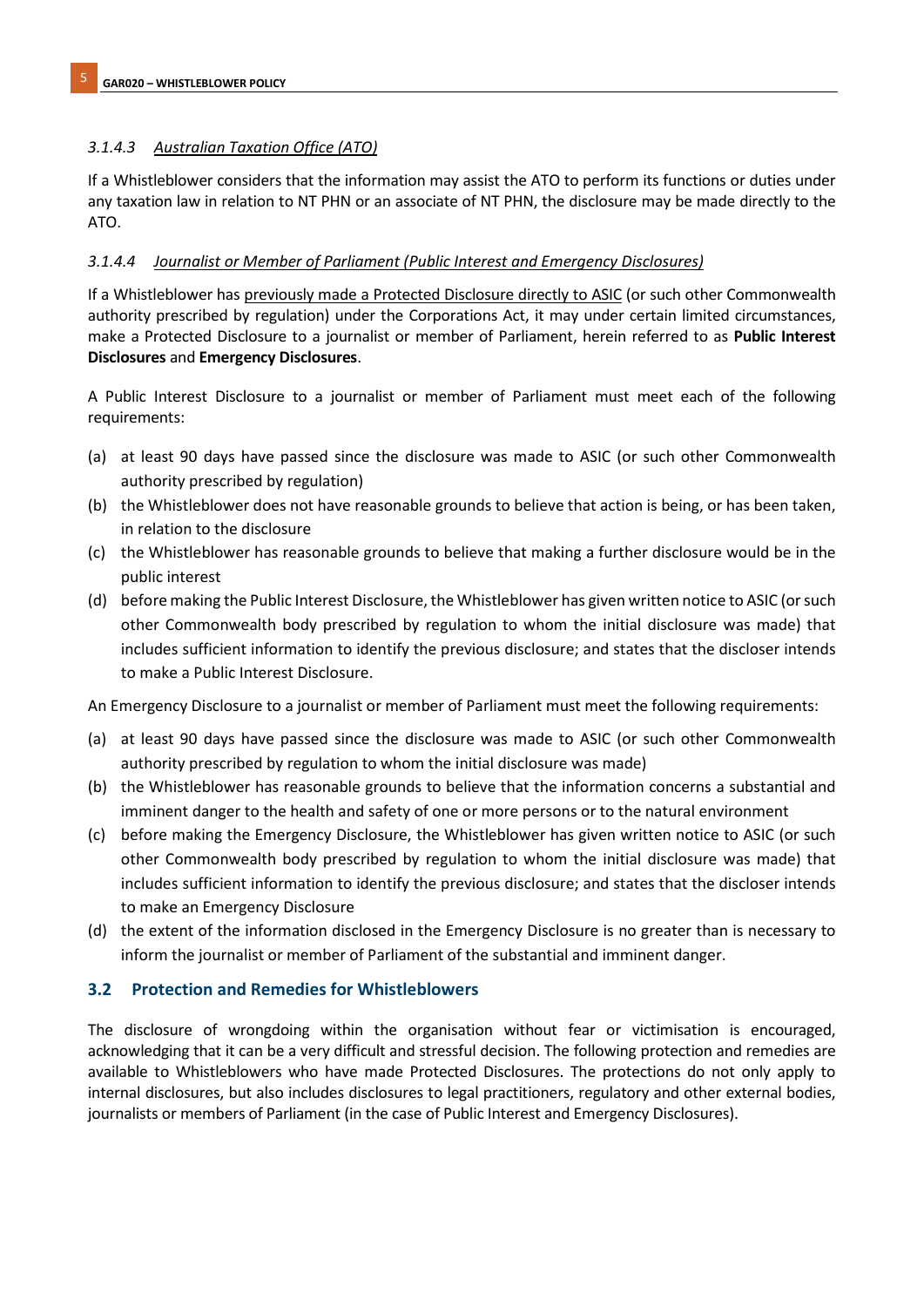### 3.1.5 Confidentiality

Any disclosures made in accordance with this Policy shall be treated as confidential, observing the protection, use and disclosure requirements of NT PHN's Confidentiality Policy (DIN032) and Privacy Policy (BRD0014).

The identity or any information that may lead to the identification of the Whistleblower may not be disclosed to any other person, unless with the consent of the Whistleblower or otherwise permitted by law.

Information (not including the identity of the Whistleblower) relating to a Protected Disclosure may only be disclosed to another person where it is reasonably necessary for the purposes of investigating any matter relating to the Protected Disclosure and reasonable steps have been taken to reduce the risk that the Whistleblower will be identified as a result of the disclosure.

Measures to protect the confidentiality of a Whistleblower's identify, include, but not limited to, the following:

- Personal Information, or information that may identify a Whistleblower, will be redacted.
- Whistleblowers will be referred to in a gender-neutral context.
- Investigations will be conducted by independent and senior staff.
- All paper and electronic documents will be stored securely.
- Access to all information relating to a disclosure will be limited to staff directly involved in the investigations, with only a restricted number be made aware of the identity of the Whistleblower.

### 3.1.6 Protection from Detrimental Acts or Omissions

Victimising conduct causing actual detriment or threatening to cause detriment against a Whistleblower (or a person who may have made, proposes to make, or could make) a Protected Disclosure is prohibited. A threat may be express or implied, or conditional or unconditional. Detrimental conduct includes the following:

- dismissal of an Employee
- injury of an Employee
- alteration of an Employee's position or duties to their disadvantage
- discrimination between an Employee and other Employees
- harassment or intimidation of a person
- harm or injury to a person, including psychological harm
- damage to a person's property, reputation, business or financial position.

Any person involved in the receipt or investigation of a Protected Disclosure must refrain from any activity that is, or could be, perceived to be, victimisation or harassment of a person who makes a Protected Disclosure.

Conduct that is not detrimental includes, but is not limited to, the following: administrative action that is reasonable for the purpose of protecting a discloser from detriment, and managing a discloser's unsatisfactory work performance in line with NT PHN's performance management framework.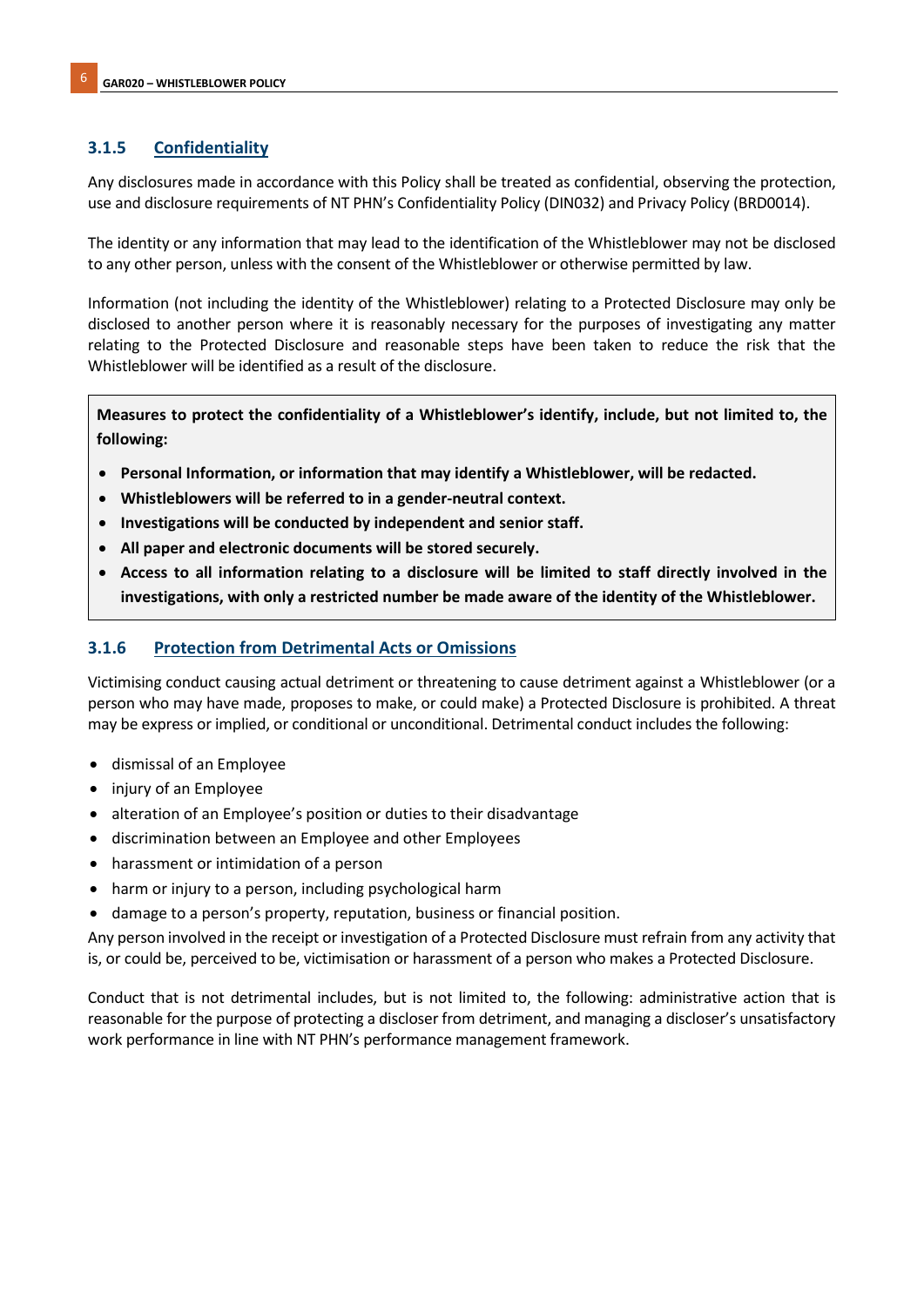Examples of measures that will be taken to avoid detriment include, but not limited to, the following:

- The assessment of the risk of detriment against a Whistleblower and other persons will commence as soon as possible after receiving a disclosure, and will be monitored throughout the investigation of a Protected Disclosure.
- Employees are encouraged to make use of the Employee Assistance Program, which offers a confidential and free counselling and information service. Further details, including how to access the Employee Assistance Program, is available to staff on The Vault.
- Eligible Recipients are trained on the management of Protected Disclosures and their responsibilities to ensure the protection and remedies available to Whistleblowers are maintained.

A Whistleblower should immediately contact the Whistleblower Protection Officer or any other Eligible Recipient if they believe they have suffered detriment. A Whistleblower may also seek independent legal advice or contact the appropriate regulatory body (ASIC or ATO) in such an instance.

### 3.1.7 Civil, Criminal or Administrative Liability Protection

A Whistleblower will not be subject to civil (e.g. legal action for breach of an employment contract), criminal (e.g. prosecution for unlawfully releasing information) or administrative liability (e.g. disciplinary action for making the disclosure) for making a Protected Disclosure. However, this does not include protection from liability for misconduct by the Whistleblower that is revealed by the disclosure.

#### 3.1.8 No Enforcement of Contractual Remedies

No contractual or other remedies may be enforced, and no contractual or other right may be exercised against the Whistleblower on the basis of the Protected Disclosure.

#### 3.1.9 Information Not Admissible as Evidence

Information that is part of a Protected Disclosure is not admissible as evidence against a Whistleblower in criminal proceedings or proceedings involving a penalty, except in proceedings about the falsity of the information.

#### 3.1.10 Compensation and Other Remedies

Whistleblowers who has suffered detriment are entitled to various remedies including the right to claim monetary compensation; an apology; an injunction to prevent, stop or remedy the detrimental conduct; reinstatement of employment (in the case of dismissal as a result of the Protected Disclosure).

A Whistleblower may seek compensation and other remedies through the courts if:

- they have suffered loss, damage or injury because of a disclosure, and
- NT PHN has failed to take reasonable precautions and to exercise due diligence to prevent the detrimental conduct.

#### 3.1.11 No Cost Orders

Whistleblowers and victims are protected from an award of costs against them where they seek compensation, unless proceedings have been instituted without reasonable cause or vexatiously.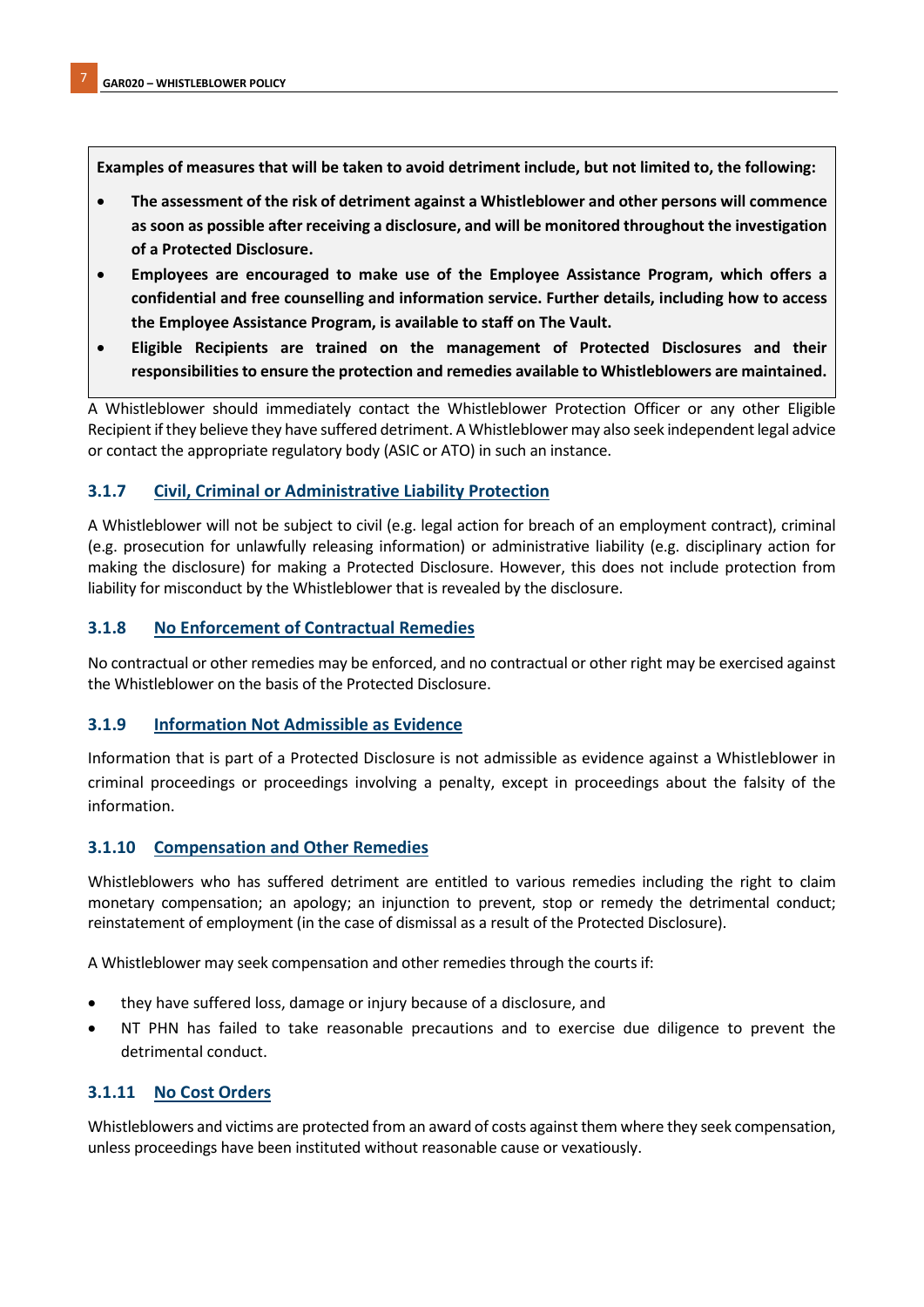### 4 How to make a disclosure

Prior to making a disclosure under this Policy, a person should consider the three criteria for a Protected Disclosure, as set out in clause 3.1. If uncertain, please contact the Whistleblower Protection Officer or seek independent legal advice.

Once satisfied that a disclosure may be made under this Policy, a Whistleblower may submit their complaint to any Eligible Recipient, ASIC or the ATO, as set out in clause 3.1.4, preferably using the Whistleblower Complaint Form. A disclosure to an Eligible Recipient at NT PHN may be made in person or by post, email or phone at the contact details provided below:

Physical address: Northern Territory PHN, 23 Albatross St, Winnellie NT 0820 Postal address: Northern Territory PHN, GPO Box 2562, Darwin NT 0801 Email: ethics@ntphn.org.au (this email address is monitored by the Whistleblower Protection Officer) Phone: 08 8982 1000

If the disclosure does not qualify as a Protected Disclosure under this Policy, a disclosure could be made in accordance with NT PHN's Internal Complaints and Grievance Policy (HRM0009) or the External Compliments and Complaints Policy (QUA0015), as may be applicable.

A Whistleblower is entitled to make an anonymous Protected Disclosure. It should be noted that this may affect the ability to investigate the matter properly and to communicate with the Whistleblower about the investigation.

The disclosure should be accompanied by relevant documentation in support of the disclosure and include specific and detailed information to enable a proper investigation including:

- whether the Whistleblower wishes to remain anonymous
- the date of the incident
- names of persons involved
- detailed description of the type of wrongdoing
- suggested resolution (if applicable).

A false report could have significant effects on the reputation of NT PHN or its Employees and strongly discouraged. Any deliberate false report will be treated as a serious disciplinary matter.

### 5 Investigation of Protected Disclosures

#### 5.1 Preliminary assessment by CEO and Board Chair

Each disclosure made in accordance with this Policy shall be assessed to determine whether it qualifies as a Protected Disclosure and a formal investigation is required. Such assessment shall be made by the CEO and Board Chair (or such other appropriate persons contemplated in clause 3.1.4 above).

If the disclosure is determined to not constitute a Protected Disclosure, the Whistleblower shall be informed and the matter shall be referred to be investigated in accordance with NT PHN's Internal Complaints and Grievance Policy or the External Compliments and Complaints Policy, as may be applicable.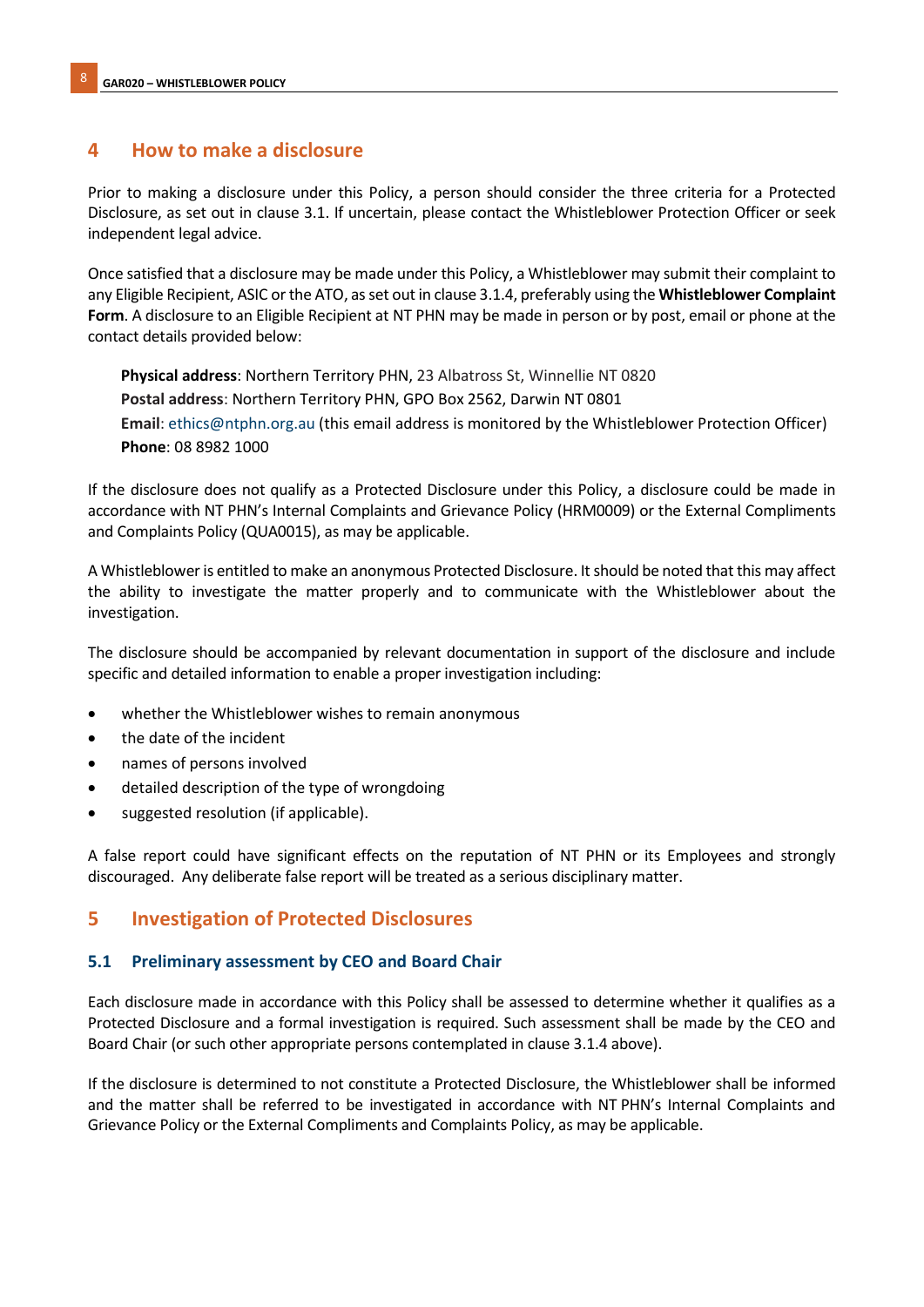If the disclosure is determined to constitute a Protected Disclosure, an investigations team shall be appointed to conduct the investigation in accordance with this Policy, with the objective of determining whether the claims made by the Whistleblower are substantiated and rectifying or addressing any wrongdoing.

### 5.2 Fair, Objective and Independent Investigation

The general principles of an investigation, as set out in the External Compliments and Complaints Policy, shall be followed to the extent possible, irrespective of whether the complaint is made by an Employee or an external party.

The investigation process will vary depending on the precise nature of the conduct being investigated. The investigation will be fair, objective and independent of the Whistleblower and anyone who is the subject of the Protected Disclosure. Generally, the investigation will be conducted internally by the CEO and relevant Executive Manager, unless the disclosure involves them, in which case an investigator who is independent of the area where the wrongdoing is alleged to have occurred will be appointed. If the circumstances require, an external investigator independent of NT PHN will be engaged.

Whether a formal or informal investigation should be followed shall depend on the severity and precise nature of the conduct under investigation. The timeframe for the conclusion of an investigation is:

- An informal investigation should be resolved within 7 business days.
- A formal investigation shall require an Investigation Plan and should be resolved within 30 business days.

All Whistleblower protections shall be maintained throughout the investigation.

The confidentiality and anonymity (where required) of all information relating to a Protected Disclosure shall be maintained throughout an investigation. Irrespective of whether a Whistleblower has elected to remain anonymous, no information may be disclosed to any other person during an investigation that is likely to lead to the identification of the Whistleblower, subject to the exclusions listed in clause 3.2.1 above.

#### 5.3 Remedial Actions and Feedback

Following the outcome of the investigation, action will be taken as appropriate to the circumstances.

Subject to confidentiality restrictions, feedback shall be provided to the Whistleblower during the course of the investigation and on the outcome of the investigation, to the extent possible.

### 5.4 Reporting

The Whistleblower Protection Officer shall maintain a Register of Protected Disclosures, with details of the Protected Disclosure and status of recommended remedial action, while maintaining the confidentiality of information. Where required, the information may be deidentified. Access to the register shall be restricted to the relevant authorised individuals.

Feedback shall be provided to the Board on the outcome of the investigation and the actions taken.

The Board's Finance, Audit and Risk Management Committee shall annually review the adequacy and security of NT PHN's arrangements, including the Whistleblower Policy, for enabling protected whistleblower disclosures in accordance with relevant legislation, making recommendations to the Board.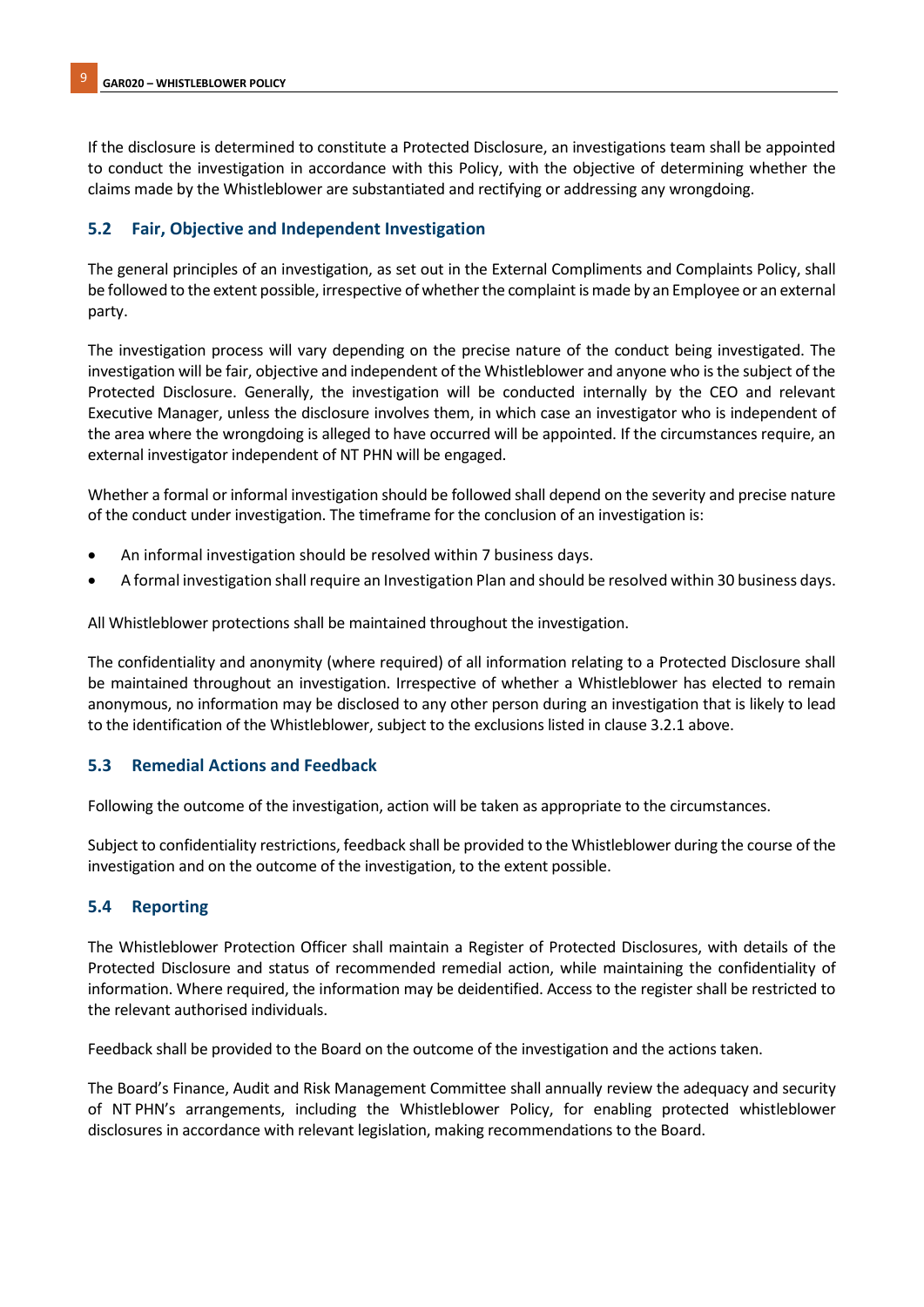### 6 General

#### 6.1 Communication

This Policy shall be made available to all Employees on the NT PHN Controlled Documents Register and will be included in induction programs for Employees and Directors of NT PHN. Mandatory training for all staff and Eligible Recipients will be conducted at regular intervals.

The Policy shall also be made publicly available on the Company's website.

#### 6.2 Legal Advice

A person may seek legal advice or representation about the operation of the whistleblower protections under this Policy, the Corporations Act or the Taxation Administration Act, or its applicability. Such disclosures will be protected even if the legal practitioner concludes that a disclosure does not relate to a Disclosable Matter.

#### 6.3 Questions and Complaints

A person may contact NT PHN's Whistleblower Protection Officer for more information about the Policy and its implementation, or to lodge any complaints about an investigation or suspected breach of any of the protections available to the Whistleblower, which enquiries and complaints will be dealt with in the utmost confidence.

### 7 Roles and Responsibilities

#### 7.1 Board

- Oversees the adequacy of the Company's whistleblower protection regime, including the regular review of this Policy, upon recommendation of the Finance, Audit and Risk Management Committee.
- The Board Chair will generally oversee the investigation of a Protected Disclosure made in accordance with this Policy relating to the misconduct of the CEO or another Director.

#### 7.2 CEO

- Ensures effective implementation of the Company's whistleblower protection regime, which includes the regular review of this Policy and supporting procedures.
- Provide assistance and direction to the Whistleblower Protection Officer, as required.
- The CEO's involvement (if any) in an investigation will depend on the nature of the Protected Disclosure, but will generally oversee the investigation of a Protected Disclosure made in accordance with this Policy, in particular also if it relates to the misconduct of the Board Chair.

#### 7.3 Whistleblower Protection Officer

- Supports the CEO in the implementation of the Company's whistleblower protection regime, which includes the regular review of this Policy and supporting procedures.
- Serves as point of contact for Whistleblowers requiring further information or who wishes to lodge a complaint about an investigation or suspected breach of any of the protections available to Whistleblowers.
- Advises on any options for review should the Whistleblower remain dissatisfied with the outcome of an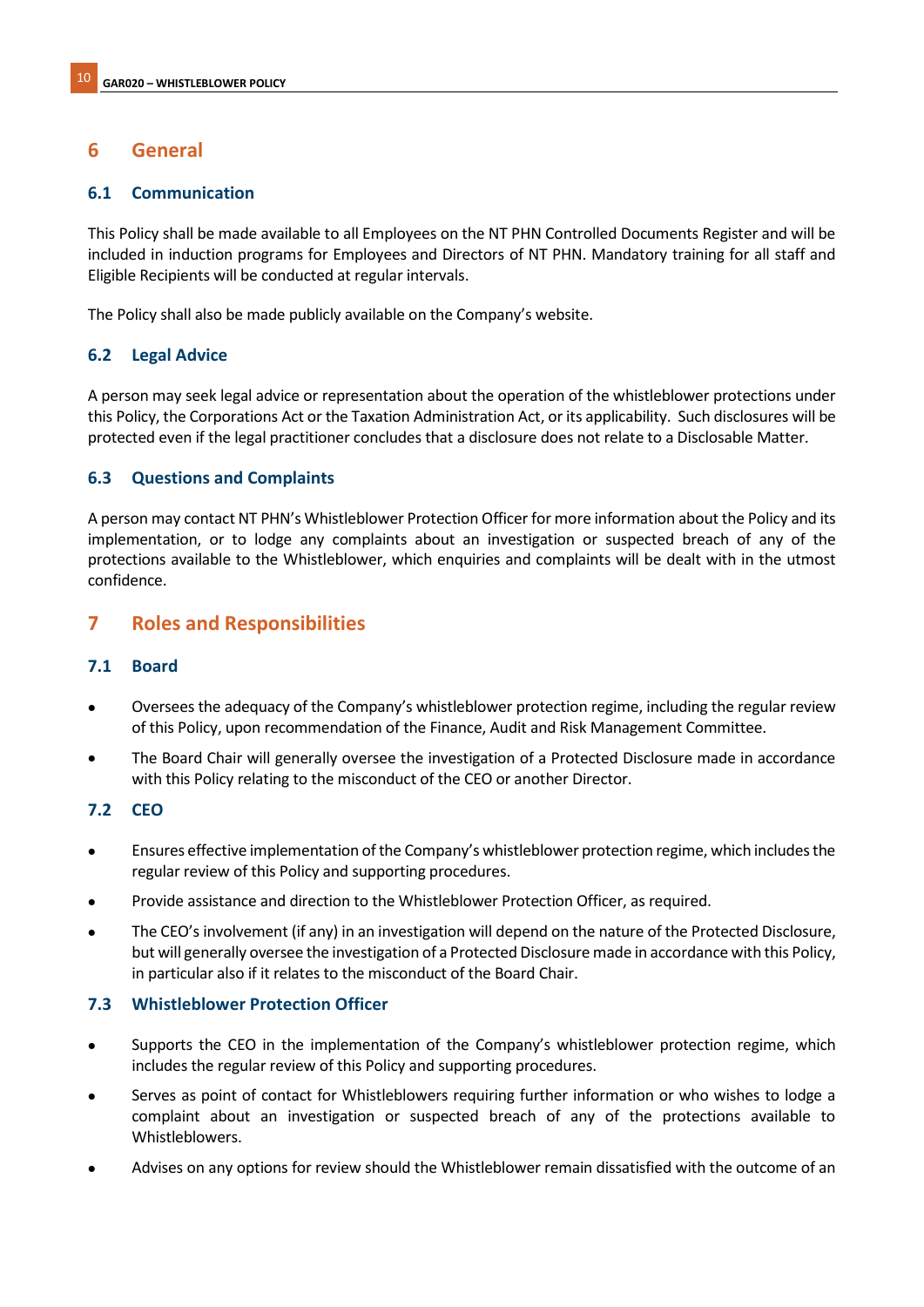investigation.

- Maintains up to date knowledge of relevant legislation and best practice relating to whistleblower protection.
- Ensures regular training of the Board, SELT and staff on the Company's whistleblower protection regime and the investigation of Protected Disclosures.
- The Whistleblower Protections Officer's involvement (if any) in an investigation will depend on the nature of the Protected Disclosure, but will generally support any investigation of Protected Disclosures made in accordance with this Policy.

### 7.4 Staff

- Participate in training or information sessions provided.
- Submit any Protected Disclosures in accordance with this Policy.
- Provide assistance and information, when requested, to support any investigation, while ensuring that all protections and remedies available to Whistleblowers are maintained.

### 7.5 Eligible Recipients

- Ensure that all protections and remedies available to Whistleblowers are maintained.
- Ensure the preliminary assessment of disclosures and the independent investigation of Protected Disclosures are conducted in accordance with the Policy and supporting procedures.

### 8 Further Information

| <b>Definitions</b> | ASIC – the Australian Securities & Investments Commission                                                                                                                                                                                                     |
|--------------------|---------------------------------------------------------------------------------------------------------------------------------------------------------------------------------------------------------------------------------------------------------------|
|                    | <b>ATO</b> – the Australian Taxation Office                                                                                                                                                                                                                   |
|                    | <b>Corporations Act</b> – the Corporations Act 2001 (Cth) (as amended<br>by, amongst others, the Treasury Laws Amendment (Enhancing<br>Whistleblower Protections) Act 2019 (Cth)).                                                                            |
|                    | Disclosable Matter - the types of wrongdoing that can be reported<br>under this Policy, as set out in clause 3.1.2, and which does not<br>include the non-Disclosable Matters, as set out in clause 3.1.3.                                                    |
|                    | <b>Eligible Recipient</b> $-$ any person or organisation authorised to<br>receive Protected Disclosures by a Whistleblower in terms of this<br>Policy, the Corporations Act or the Taxation Administration Act, as<br>set out in clause 3.1.4 of this Policy. |
|                    | <b>Employee</b> $-$ any individual who is, or has been, an NT PHN<br>employee or volunteer worker, whether permanent, part-time,<br>fixed-term or temporary.                                                                                                  |
|                    | <b>Officer</b> – has the meaning of an "officer" as defined in the<br>Corporations Act. In the NT PHN context, this will generally be<br>limited to the Directors, the CEO and the Company Secretary.                                                         |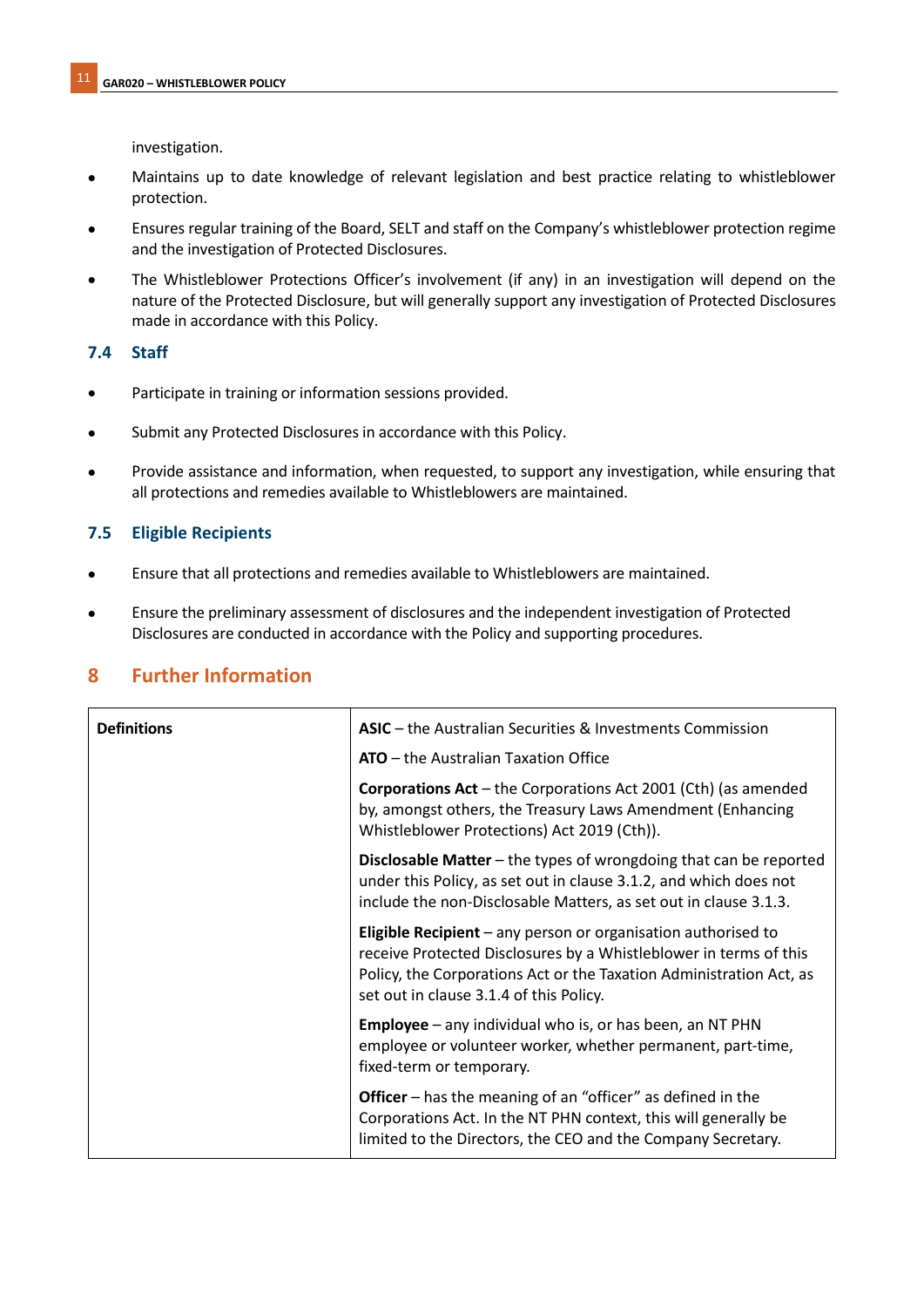|                                     | Personal Information - information or an opinion, whether true or<br>not, and whether recorded in a material form or not, about an<br>identified individual, or an individual who is reasonably identifiable<br>(as defined in the Privacy Act 1988 (Cth) and includes health<br>information and sensitive information. |
|-------------------------------------|-------------------------------------------------------------------------------------------------------------------------------------------------------------------------------------------------------------------------------------------------------------------------------------------------------------------------|
|                                     | <b>Protected Disclosure</b> – a disclosure of information that meets the<br>requirements set out in clause 3.1 of this Policy.                                                                                                                                                                                          |
|                                     | <b>SELT</b> - the Senior Executive Leadership Team of NT PHN, which is<br>considered as senior managers within the meaning of the<br>Corporations Act and the Taxation Administration Act.                                                                                                                              |
|                                     | Taxation Administration Act - the Taxation Administration Act<br>1953 (Cth) (as amended by, amongst others, the Treasury Laws<br>Amendment (Enhancing Whistleblower Protections) Act 2019<br>$(Cth)$ ).                                                                                                                 |
|                                     | Whistleblower - an individual, as defined in clause 3.1.1, making a<br>Protected Disclosure under this Policy.                                                                                                                                                                                                          |
|                                     | Whistleblower Protection Officer - the NT PHN Governance and<br>Risk Manager / Company Secretary, who is responsible for<br>implementing the Company's whistleblower protection regime in<br>accordance with this Policy and applicable legislation.                                                                    |
|                                     | Whistleblowing - the act of making a Protected Disclosure by a<br>Whistleblower in accordance with this Policy and the Corporations<br>Act.                                                                                                                                                                             |
| <b>Related Controlled Documents</b> | Whistleblower Complaint Management Procedure (GAR021)                                                                                                                                                                                                                                                                   |
|                                     | Whistleblower Complaint Form (GAR021-A)                                                                                                                                                                                                                                                                                 |
|                                     | Privacy Policy (DIN017)                                                                                                                                                                                                                                                                                                 |
|                                     | Code of Conduct (PPC007)                                                                                                                                                                                                                                                                                                |
|                                     | Board Charter (BRD040)                                                                                                                                                                                                                                                                                                  |
|                                     | Internal Complaints and Grievance Policy (PPC012)                                                                                                                                                                                                                                                                       |
|                                     | <b>External Compliments and Complaints Policy (GAR060)</b>                                                                                                                                                                                                                                                              |
|                                     | Data Governance Policy (DIN016)                                                                                                                                                                                                                                                                                         |
|                                     | Confidentiality Policy (DIN032)                                                                                                                                                                                                                                                                                         |
| <b>Relevant Legislation</b>         | ASIC Information Sheet 238: Whistleblower rights and protections<br>(issued 1 July 2019)                                                                                                                                                                                                                                |
|                                     | ASIC Information Sheet 239: How ASIC handles whistleblower<br>reports (issued 1 July 2019)                                                                                                                                                                                                                              |
|                                     | ASIC Regulatory Guide 270: Whistleblower Policies (issued<br>November 2019)                                                                                                                                                                                                                                             |
|                                     | Australian Taxation Office webpage on Tax Whistleblowers                                                                                                                                                                                                                                                                |